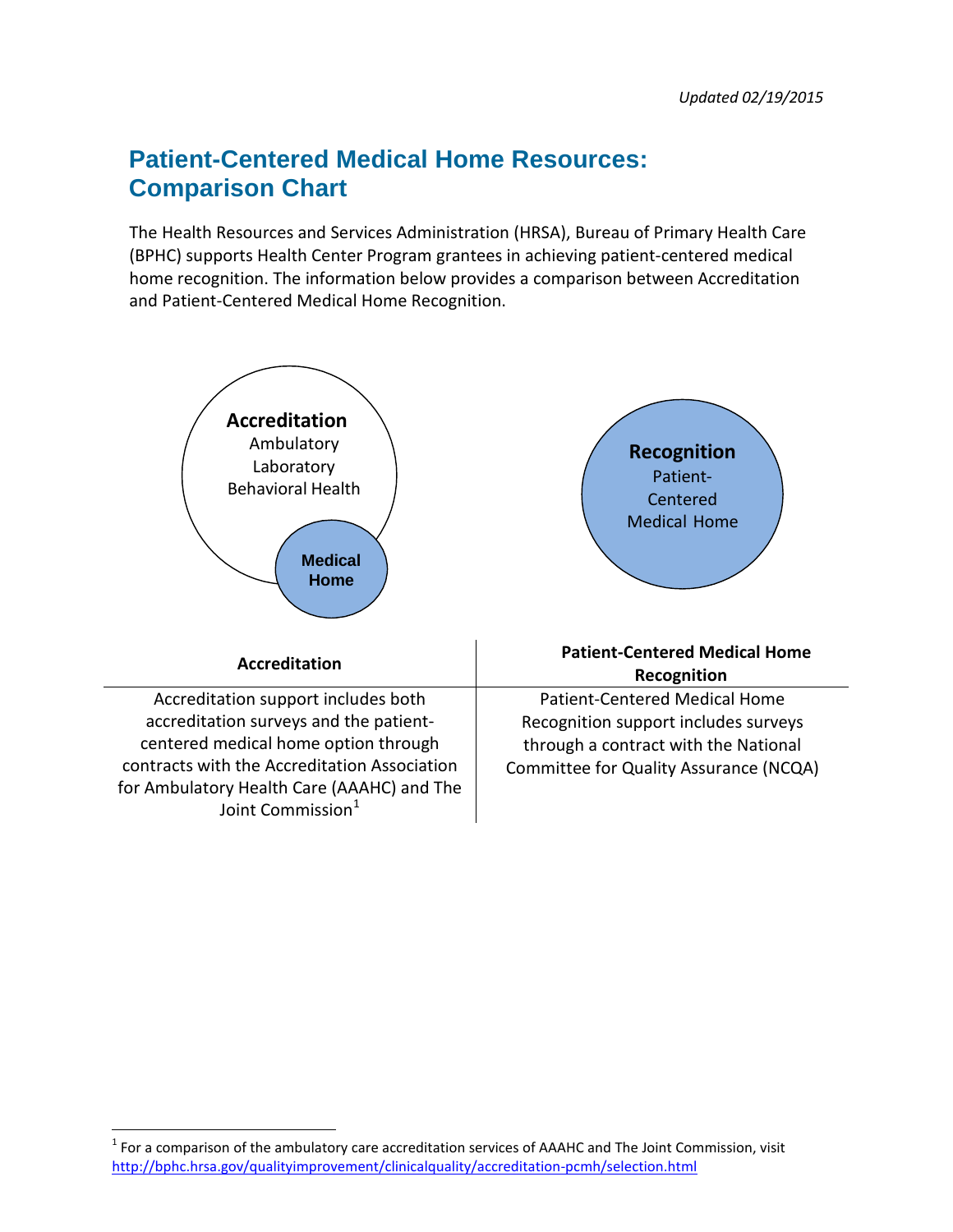## **COMPARISON CHART**

| <b>Section</b> | <b>Activity</b>                                                          | <b>Accreditation: AAAHC and</b><br><b>The Joint Commission</b>                                                                                                                                                      | <b>Recognition: NCQA</b>                                                              |  |  |
|----------------|--------------------------------------------------------------------------|---------------------------------------------------------------------------------------------------------------------------------------------------------------------------------------------------------------------|---------------------------------------------------------------------------------------|--|--|
| 1.0            | <b>Survey Services</b>                                                   |                                                                                                                                                                                                                     |                                                                                       |  |  |
| 1.1            | Initial and re-survey                                                    | <b>YES</b>                                                                                                                                                                                                          | <b>YES</b>                                                                            |  |  |
| 1.2            | Ambulatory care,<br>laboratory, and behavioral<br>health survey services | <b>YES</b>                                                                                                                                                                                                          | NO. However, all these<br>services must be<br>coordinated by the medical<br>home.     |  |  |
| 2.0            | <b>Patient-Centered Medical Home Recognition</b>                         |                                                                                                                                                                                                                     |                                                                                       |  |  |
| 2.1            | Certification/Recognition                                                | <b>AAAHC: Accredited</b><br>Joint Commission:<br>Certification                                                                                                                                                      | Recognized                                                                            |  |  |
| 2.2            | Scope                                                                    | Entire organization                                                                                                                                                                                                 | Individual practice site(s);<br>mobile, dental, and OB/Gyn<br>sites are not included. |  |  |
| 2.3            | On-site survey process to<br>evaluate compliance with<br>standards       | <b>YES</b>                                                                                                                                                                                                          | NO. Survey conducted<br>through on-line submission<br>of documentation.               |  |  |
| 2.4            | 3-year cycle accreditation<br>or recognition cycle                       | <b>YES</b>                                                                                                                                                                                                          | <b>YES</b>                                                                            |  |  |
| 2.5            | Eligibility                                                              | Health Center Program<br>grantee                                                                                                                                                                                    | Health Center Program<br>grantee                                                      |  |  |
| 3.0            | <b>Patient-Centered Medical Home Standards</b>                           |                                                                                                                                                                                                                     |                                                                                       |  |  |
| 3.1            | <b>Standards Handbook</b><br>and/or Manual                               | <b>YES</b>                                                                                                                                                                                                          | <b>YES</b>                                                                            |  |  |
| 3.2            | Certification/Recognition                                                | Ambulatory accreditation<br>plus patient medical/<br>health home standards<br><b>AAAHC: Patient-Centered</b><br><b>Medical Home Standards</b><br>Joint Commission: Primary<br><b>Care Medical Home</b><br>Standards | <b>Patient-Centered Medical</b><br>Home Standards                                     |  |  |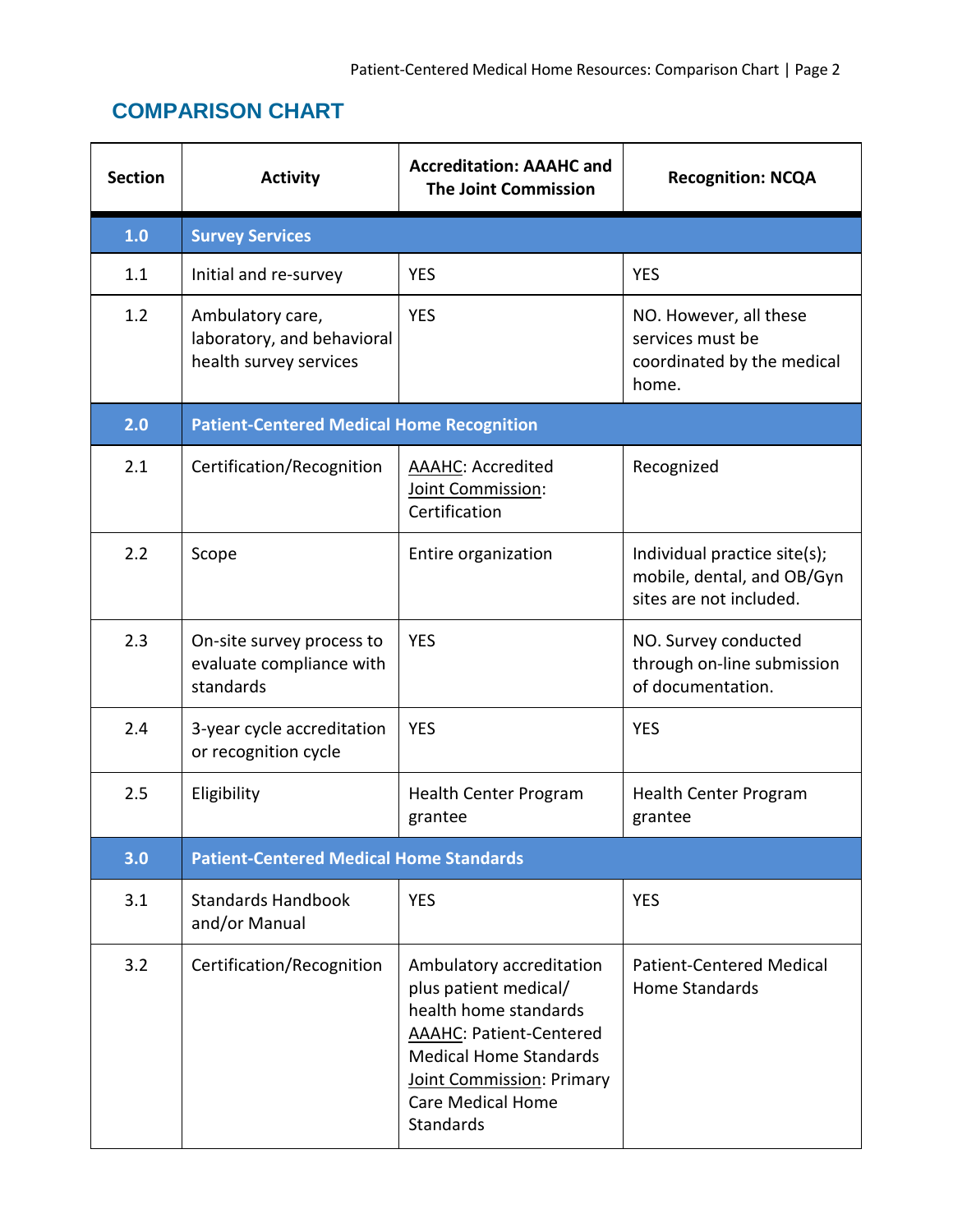| <b>Section</b> | <b>Activity</b>                                                            | <b>Accreditation: AAAHC and</b><br><b>The Joint Commission</b>                                                                                          | <b>Recognition: NCQA</b>            |  |  |
|----------------|----------------------------------------------------------------------------|---------------------------------------------------------------------------------------------------------------------------------------------------------|-------------------------------------|--|--|
| 3.3            | Stand-alone patient-<br>centered medical home<br>certification/recognition | NO. However, the medical<br>home survey standards can<br>be included in or added to<br>the ambulatory<br>accreditation survey at no<br>additional cost. | <b>YES</b>                          |  |  |
| 3.4            | Levels of<br>certification/recognition                                     | <b>NO</b>                                                                                                                                               | <b>YES</b><br>Levels I, II, and III |  |  |
| 4.0            | <b>Accreditation and Medical Home Resources</b>                            |                                                                                                                                                         |                                     |  |  |
| 4.1            | <b>Publications</b>                                                        | <b>YES</b>                                                                                                                                              | <b>YES</b>                          |  |  |
| 4.2            | Professional assistance<br>with interpretation of<br>standards             | <b>YES</b>                                                                                                                                              | <b>YES</b>                          |  |  |
| 4.3            | Readiness packets                                                          | <b>YES</b>                                                                                                                                              | <b>YES</b>                          |  |  |
| 4.4            | Dedicated website for<br>health centers                                    | <b>YES</b>                                                                                                                                              | <b>YES</b>                          |  |  |
| 5.0            | <b>Reports and Accreditation and Recognition Decisions</b>                 |                                                                                                                                                         |                                     |  |  |
| 5.1            | Notification of decision<br>within 30 business days                        | <b>YES</b>                                                                                                                                              | <b>YES</b>                          |  |  |
| 5.2            | Final survey report within<br>30 days after the final<br>decision          | <b>AAAHC: YES</b><br>The Joint Commission: YES                                                                                                          | <b>YES</b>                          |  |  |
| 5.3            | Plan of correction                                                         | <b>YES</b>                                                                                                                                              | <b>YES</b>                          |  |  |
| 5.4            | Appeal of a negative<br>accreditation/recognition                          | <b>YES</b>                                                                                                                                              | <b>YES</b>                          |  |  |
| 6.0            | <b>On-going Education, Training and Technical Assistance</b>               |                                                                                                                                                         |                                     |  |  |
| 6.1            | Mock survey or pre-<br>survey                                              | <b>YES</b>                                                                                                                                              | <b>YES</b>                          |  |  |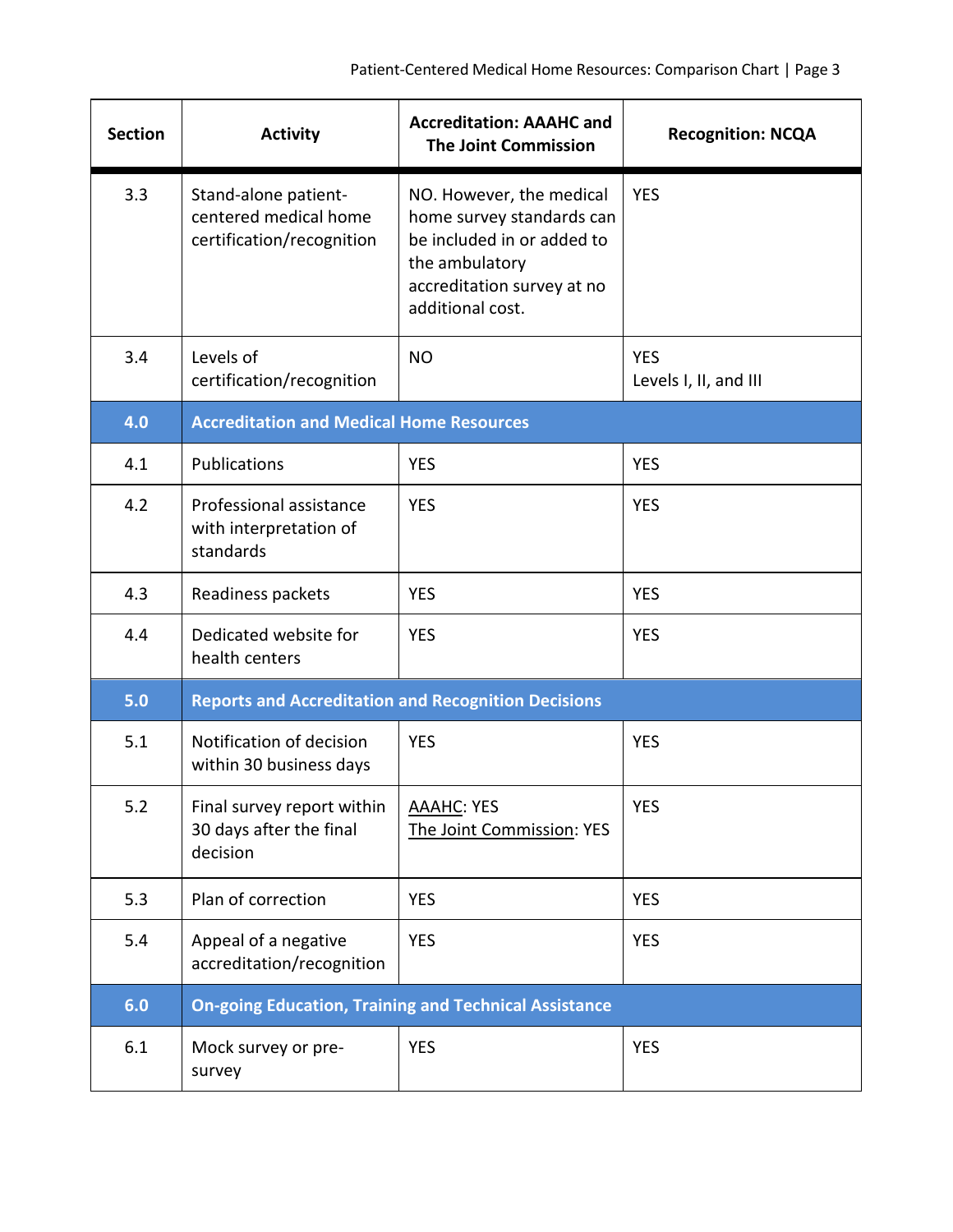| <b>Section</b> | <b>Activity</b>                                                             | <b>Accreditation: AAAHC and</b><br><b>The Joint Commission</b> | <b>Recognition: NCQA</b> |
|----------------|-----------------------------------------------------------------------------|----------------------------------------------------------------|--------------------------|
| 6.2            | Webinars,<br>teleconferences,<br>conference calls, and<br>audio conferences | <b>YES</b>                                                     | <b>YES</b>               |
| 6.3            | <b>Continuing Education</b><br>Units (CEUs)                                 | <b>AAAHC: NO</b><br>Joint Commission: YES                      | <b>YES</b>               |
| 6.4            | Technical assistance on-<br>site                                            | <b>YES</b>                                                     | NO.                      |
| 6.5            | Technical assistance<br>phone calls                                         | <b>YES</b>                                                     | <b>YES</b>               |

### **POINTS OF CONTACT**

For additional information on AAAHC, The Joint Commission, or NCQA, please see the list below to find out how to contact HRSA's partners.

#### **AAAHC**

Mona Sweeney, RN BSN Assistant Director - Accreditation Services 847-324-7487 | [msweeney@aaahc.org](mailto:msweeney@aaahc.org)

#### **The Joint Commission**

Lon Berkeley Project Director, CHC Accreditation 630-792-5787 | [lberkeley@jointcommission.org](mailto:lberkeley@jointcommission.org)

Rex Zordan Senior Account Executive 630-792-5509 | [rzordan@jointcommission.org](mailto:rzordan@jointcommission.org)

Delia Constanzo BPHC Accreditation Initiative 630-792-5011 | [dconstanzo@jointcommission.org](mailto:dconstanzo@jointcommission.org)